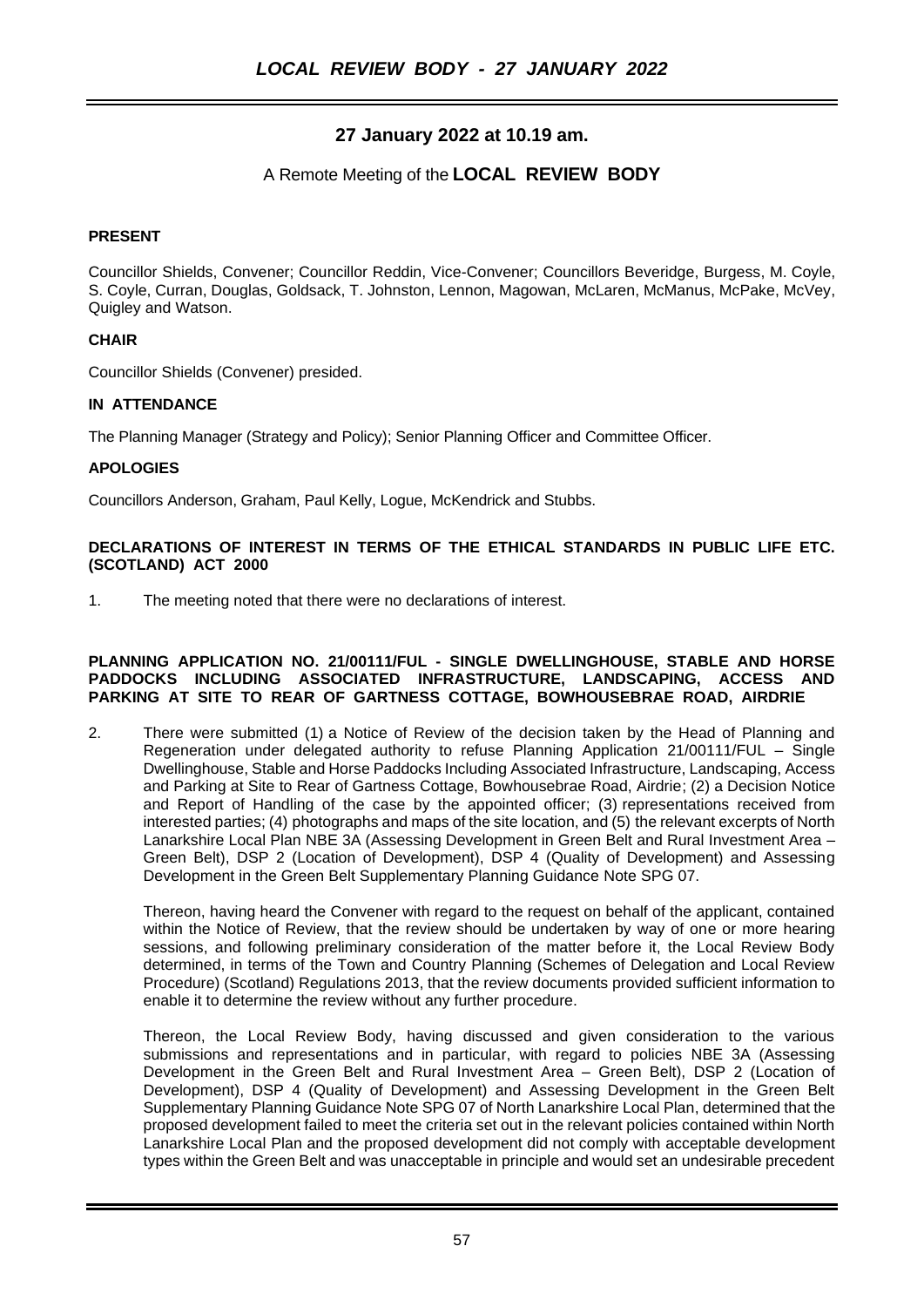for further erosion of the Green Belt and the key requirements and criteria of NBE 3A (Assessing Development in the Green Belt and Rural Investment Area – Green Belt), DSP 2 (Location of Development) and Assessing Development in the Green Belt Supplementary Planning Guidance Note SPG 07 had not been met and the proposed development was contrary to Policy DSP 4 (Quality of Development) as it failed to meet key design and roads related criteria in that the access proposed was not satisfactory in terms of road safety, and the house and plot design failed to integrate suitably in the location.

Councillor Shields, seconded by Councillor McVey, moved that the application be refused for the reasons previously determined by the Head of Planning and Regeneration.

Councillor S. Coyle, seconded by Councillor Beveridge, moved as an Amendment that the application be granted as there was only a small incursion on the Green Belt and approval of the application would not set a precedent.

Thereon, in terms of Standing Order 39, the vote was taken by calling the roll.

On the roll being called 8 Members voted for the Amendment as follows:-

Councillors Beveridge, Burgess, M. Coyle, S. Coyle, Goldsack, T. Johnston, Magowan and McManus.

10 Members voted in favour of the Motion, as follows:-

Councillors Curran, Douglas, Lennon, McLaren, McPake, McVey, Quigley, Reddin, Shields and Watson.

8 Members having voted for the Amendment and 10 Members having voted for the Motion, the Motion was accordingly declared carried and the application was refused.

**Decided:** that the decision by the Head of Planning and Regeneration to refuse Planning Application 21/00111/FUL for a Single Dwellinghouse, Stable and Horse Paddocks including Associated Infrastructure, Landscaping, Access and Parking at Site to Rear of Gartness Cottage, Bowhousebrae Road, Airdrie be upheld as the development failed to meet the criteria set out in the relevant policies contained within the North Lanarkshire Local Plan and the proposed development did not comply with acceptable development types within the Green Belt and was unacceptable in principle and would set an undesirable precedent for further erosion of the Green Belt and the key requirements and criteria of NBE 3A (Assessing Development in the Green Belt and Rural Investment Area – Green Belt), DSP 2 (Location of Development), and Assessing Development in the Green Belt Supplementary Planning Guidance Note SPG 07 had not been met and the proposed Development was contrary to Policy DSP 4 (Quality of Development) as it failed to meet key design and roads related criteria in that the access proposed was not satisfactory in terms of road safety, and the house and plot design failed to integrate suitably in the location.

#### **PLANNING APPLICATION NO. 21/01458/FUL - ERECTION OF A 1.5 STOREY DWELLING AT LAND TO THE REAR OF 8 BOWLING GREEN ROAD, CHRYSTON**

3. There were submitted (1) a Notice of Review of the decision taken by the Head of Planning and Regeneration under delegated authority to refuse Planning Application 21/01458/FUL – Erection of a 1.5 Storey Dwelling at Land to the Rear of 8 Bowling Green Road, Chryston; (2) a Decision Notice and Report of Handling of the case by the appointed officer; (3) representations received from interested parties; (4) photographs and maps of the site location, and (5) the relevant excerpts of North Lanarkshire Local Plan HCF 1A (Residential Amenity) and DSP 4 (Quality of Development).

Thereon, having heard the Convener with regard to the request on behalf of the applicant, contained within the Notice of Review, that the review should be undertaken by way of one or more hearing sessions, and following preliminary consideration of the matter before it, the Local Review Body